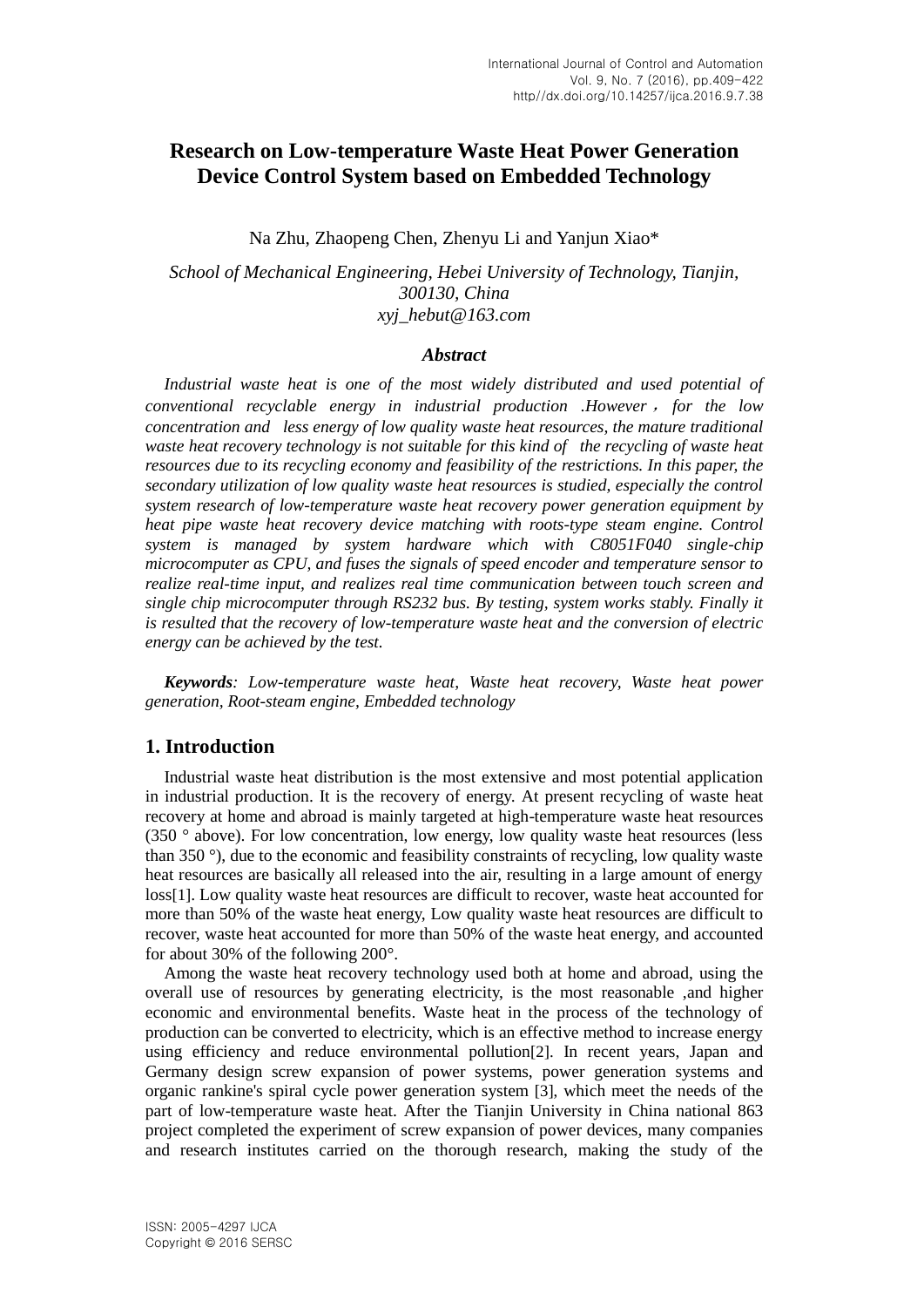technology of screw expansion of power generators in the climax[4]. However, these techniques in the low-temperature waste heat recovery exist obvious shortage, mainly manifested in its core equipment complex structure, high processing cost, maintenance is not convenient and high running cost, and so on. In view of the technical requirements of low-temperature waste heat recycling, our team has been studying a new roots type engine, and its feasibility has been verified by experiment [5] [6] [7]. But we did not do in-depth research on the device for steam recycling process and its control system. the working medium of Roots steam generating device is direct steam source, however, the most common industrial waste heat is flue gas waste heat, so studying a kind of waste heat recovery power generation system is particularly important.

Aiming at the above problems, a control system of low-temperature waste heat power generation device based on embedded technology is developed. The heat pipe waste heat recovery device is combined with a small steam generating unit, and the former converts other forms of waste heat into steam residual heat, which is directly used to provide power for the subsequent small steam generating units. Nowadays, embedded system plays a key role in many fields. Using embedded system as the control system of low-temperature waste heat power generation device can effectively reduce the equipment cost and convenient equipment improved, which is conducive to the promotion of use so a more in-depth study of the low- temperature waste heat recovery power generation technology has important significance [8].

# **2. Overall Scheme Design**

## **2.1. Technological Process**

Low quality waste heat recovery power generation device of the present topic studied mainly includes low-temperature steam recovery and low-temperature waste heat power generation two parts. Core equipment of the low-temperature steam recovery and low-temperature waste heat power generation were heat pipe steam generator and root-steam engine. Heat pipe steam generator converts flue gas waste heat into steam heat. Steam is used to promote the roots- steam power equipment thus converted to mechanical energy and then electricity generated by pushing generator.

Process flow chart of heat pipe low temperature waste heat recovery power generation device is shown in Figure 1. Setting entire cogeneration system: steam generator, drum, roots-steam engine, generator, fill the water tank, condenser, deaerator, economizer, also includes chemical water treatment equipment and pumps class, valves, sensors, and piping systems for flue gas bubbled wind power equipment.



**Figure 1. Process Flow Chart of Heat Pipe Low-Temperature Waste Heat Recovery Power Generation Device**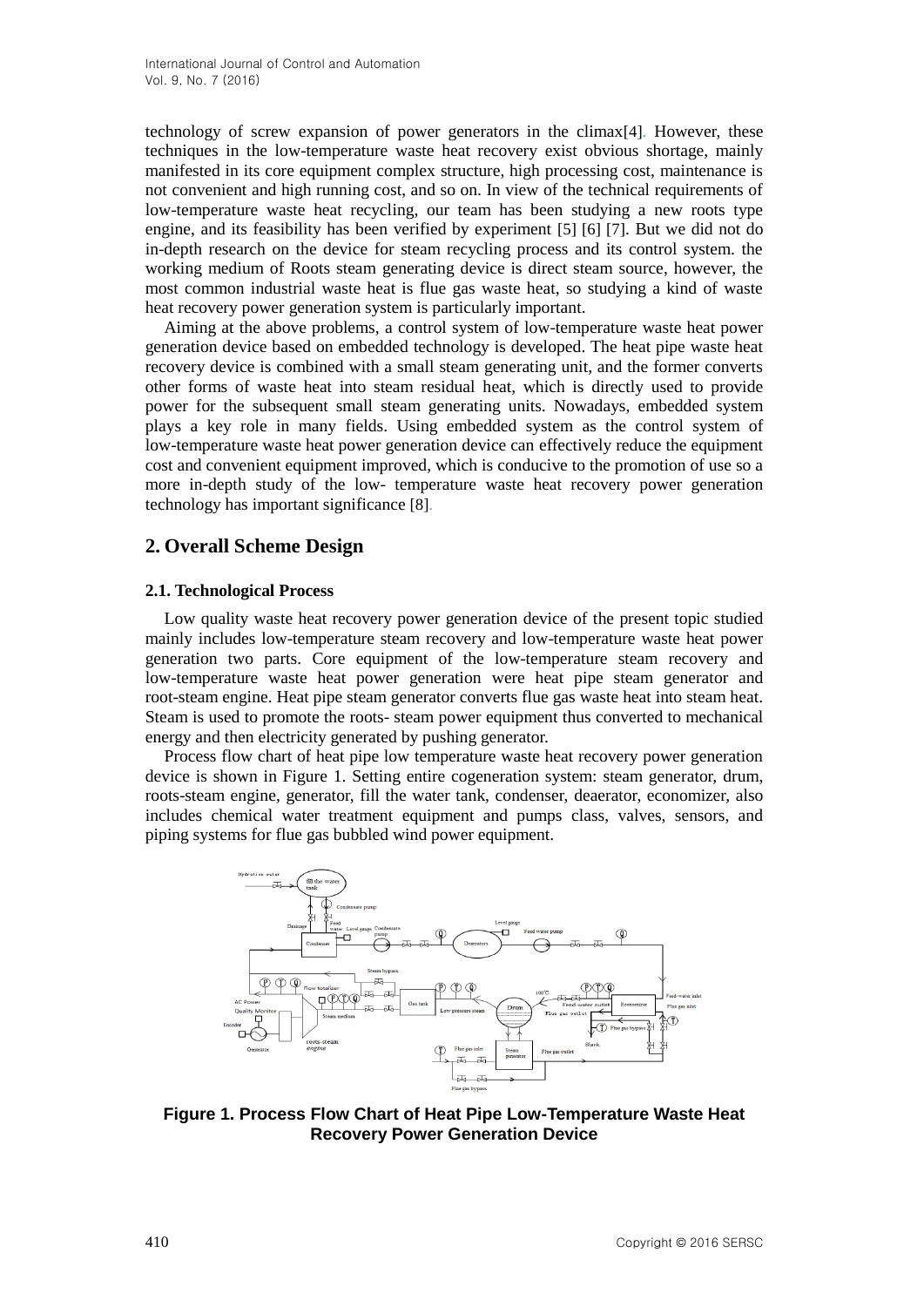The whole process of waste heat recovery involves multiple detection points and multi-line control. Control process is complex, the more controlled points, by Figure 1 shows, the device is controlled with liquid level meter, electric butterfly valve, electric proportional control valve, pressure gauge, thermometer, flow meter, water pump, electric energy quality monitor, speed measuring encoder, and so on. The system is seen as more than one variable, more complex control systems.

#### **2.2. Control Technology Research**

The whole process of low-temperature waste heat power generation system is divided into three processes according to the technology, which is the flue gas process, the boiler water process and the steam process.

#### (1) Flue gas process

Industrial waste heat of flue gas through a gas channel function of wind power equipment into the heat pipe steam generator, and contact with the evaporation end of the heat pip, Evaporation end heat, through the heat pipe working medium heat to the condensation end of heat pipe, heat again after the release of condensate return to the evaporation end, so that the flue gas waste heat into steam heat [9]. In addition, in order to ensure the balance of the steam drum water level in the flue gas heat transfer process, a flue gas bypass can be arranged in the flue gas inlet, and the amount of the excess flue gas can be reused or discharged into the atmosphere by flue gas bypass.

(2) Boiler water process

The heat circulating system of waste heat power generation is mainly the reciprocating transformation process between steam and hot water [10]. Steam to drive roots steam engine rotate, after the work of the steam entering the condenser cooling, then entering the deaerator in the action of condensate pump. Steam is purified and heated by deaerator, and then is pumped into a heat pipe economizer, At this point, the steam is treated as saturated water, after the saturated water is fed into the heat pipe steam generator to carry out steam conversion.

(3) Steam process

100 degrees of saturation water from the coal saving device, after entering the steam drum of the heat pipe steam generator, through the steam drum and the heat pipe steam generator connected to the rise and fall of water vapor pipeline flow heat transfer. The combination of heat pipe steam generator and steam drum realizes the conversion of flue gas heat to steam heat, heat pipe working medium absorbs the heat of the flue gas, the heat transfer to the saturated water pipeline under the precipitation, the endothermic gasification by steam rising pipe into the drum. Separate from the saturated water in the steam drum. After the steam superheater overheating, has been sent to the qualified quality of superheated steam steam gas tank, From the low pressure steam tank out through the main steam circuit into roots steam power machine used to drive to work, so as to drive the generator to generate electric energy.

#### **2.3. Control System Design**

The hardware structure is mainly composed of the core controller, power module, analog signal acquisition and processing module, communication module, digital I/O module. The overall structure of the hardware system is shown in Figure 2.

1) Core controller: C8051F040 as the core control system of the control system, to achieve the comprehensive control of low-temperature waste heat recovery power generation device.

2) Intelligent instrument signal acquisition module: intelligent instrument signal acquisition input part of the main acquisition system data a total of 16 variables as pressure, temperature, flow, liquid level, power quality, *etc*. Due to the controlled object more, in order to simplify the system structure and improve the overall processing speed,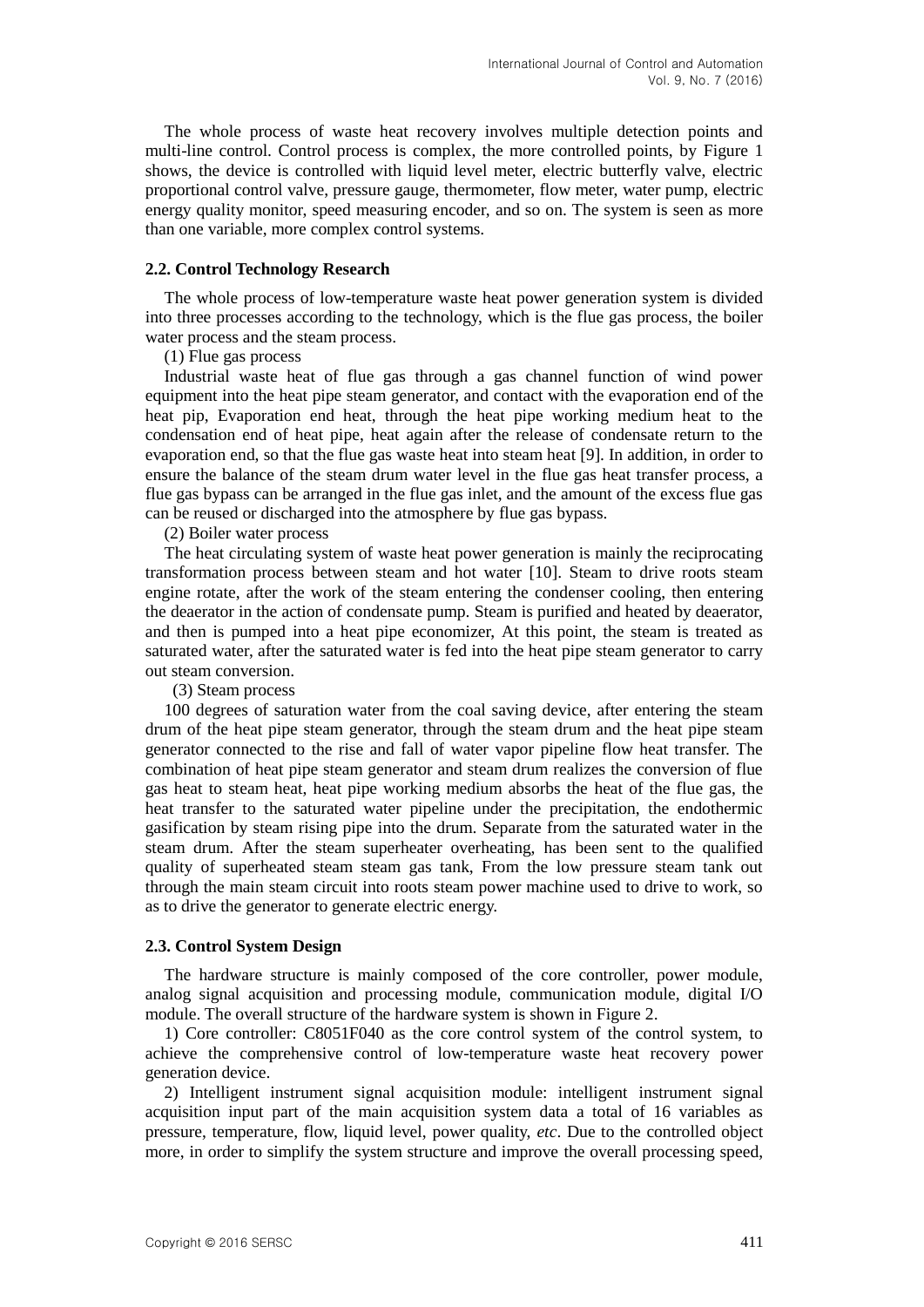485 bus mode is used here to collect more than 485 meters of the output signal of the field, and the design of a dedicated 485 communication interface circuit.

3) Analog output module: electric proportional valve control part 0-5V analog output voltage signal and electric butterfly valve. The object number exceeds the number of MCU DAC channel, using TI 12 bit resolution DAC expansion chip.

4) Communication Interface Module: According to different functional requirements of the system, three communication interface modules are designed: RS232 communication interface module to realize the communication between MCU and industrial touch screen; RS485 communication interface module to achieve multi site instrument signal real-time acquisition and long-distance transmission; CAN bus communication interface design is to achieve system during the later part of the study between the low-temperature waste heat power generation system and the factory network distributed connection.

5) Digital I/O module: digital I / O interface design mainly includes high speed engine speed measuring encoder inputs, switch input and relay and multi state indication lamp output.



**Figure 2. Overall Structure of the Hardware System Block Diagram**

# **3. System Hardware Circuit Design**

# **3.1. Control Chip Selection**

This control system is applied in the waste heat recovery and power generation control system which have multiple data acquisition and multiple controlled objects. Too many controlled objects and the steam parameters greater lag can put forward higher requirements for hardware and software development. Therefore, we need to choose a core control chip which is fast and multi-functional. In addition to this, In order to facilitate the experimental research, the chip should be as simple as possible, easy to extension and low of the cost. Cygnal company's 51 Series MCU C8051F040 is rich in resources, it is conducive to improving the overall system integration, and increase the system's anti-interference ability. It represents the development direction of the 8 bit single chip microcomputer control system[11]. PIC series single chip microcomputer hardware system design is simple, the instruction is refined, has low power consumption,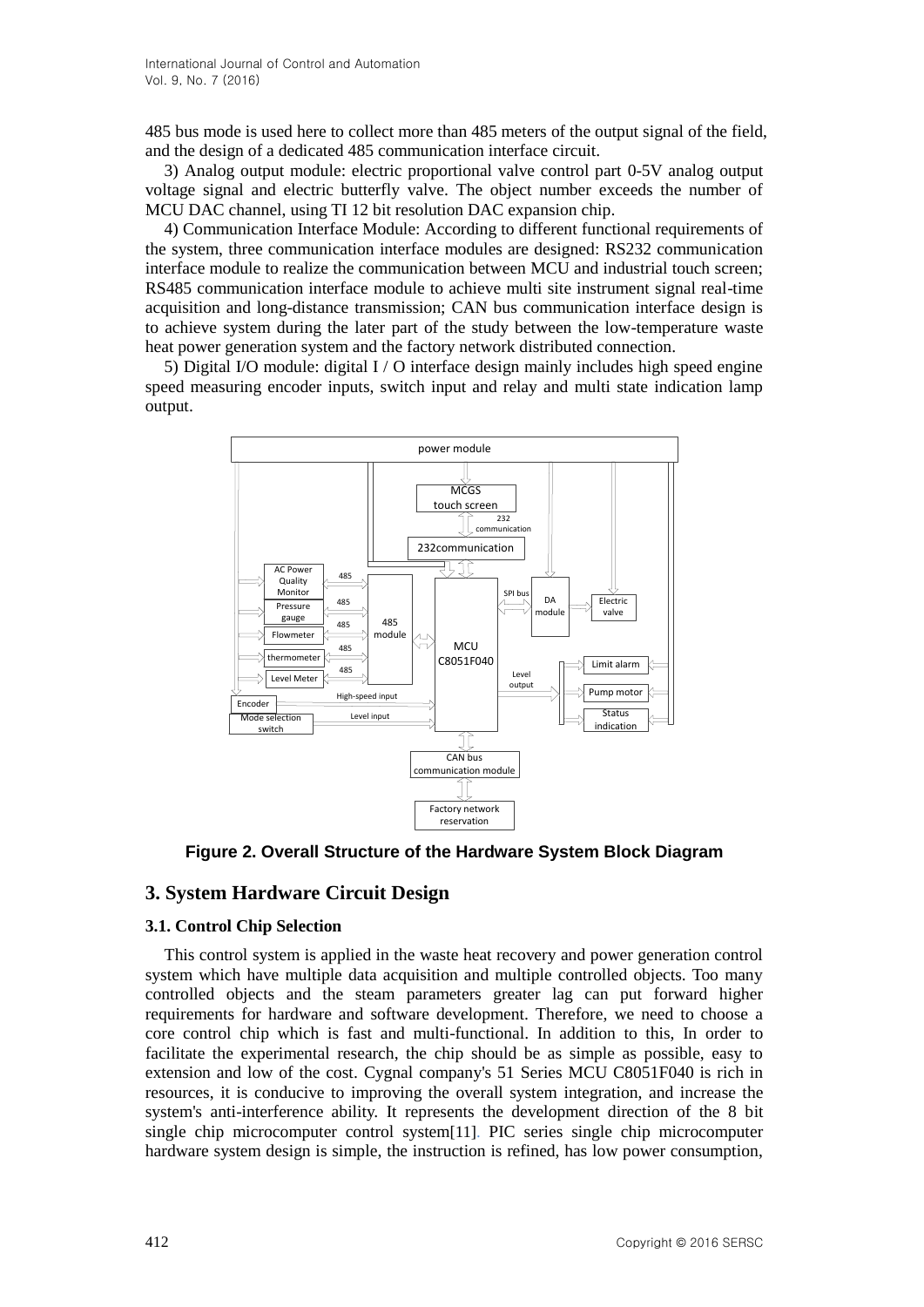strong drive ability, fast running speed and other characteristics, which is a relatively easy to learn and use of MCU[12]. Integrated the above factors, the system selects the single chip microcomputer which named C8051F040.

#### **3.2. Field Instrument Signal Acquisition Circuit Design**

There are 16 field acquisition instruments in the system. In order to simplify the hardware circuit of the field instrument data acquisition module, improve the efficiency of data acquisition and enhance the versatility, the system selects 485 signal output in the form of industrial grade pressure gauge, thermometer, flow meter and liquid level meter. The system through the 485 bus data acquisition module to achieve digital signal, and sent useful data to the single-chip microcomputer efficiently.

Figure 3 shows RS-485 interface circuit. The value of R24 is  $120Ω$ . In general, when the 485 bus signal transmission distance is more than 200m, the resistance is needed to avoid communication failure. When the 485 bus is a main mode, that is, there are a number of data acquisition module, in order to achieve the normal communication, we must take the resistance of 120 $\Omega$  at the end of the bus. According to the characteristics of the data acquisition of multiple intelligent instruments in the embedded system, the circuit will be set aside  $120\Omega$  resistance access port. Circuit using MAX485 chip to achieve the standard TTL level to 485 level signal conversion. The chip is compatible with 3.3V logic level. Using half duplex communication mode.



**Figure 3. RS-485 Interface Circuit**

#### **3.3. Electric Proportional Valve Control Circuit Design**

In the low-temperature waste heat power generation equipment, electric valve has twelve. However, C8051F040 built only two 12 bit DAC channel, the control function is insufficient and the choice of electric valve input signal form are  $0\neg 5V$  voltage signal , it does not support the 485 bus signal, so here to consider the C8051F040 chip external extension DAC chip. Sampling precision and speed determine the control precision of the electric valve and the signal conversion speed. In order to improve the accuracy of the sampling data, the analog output circuit of the system chooses the DAC7568 chip of the United States TI Corporation as an extension to realize the precise control of the electric valve. In order to ensure the system to control the function of the 12 proportional valve, and leave the redundancy of 15-20%,the system use two DAC7568 chips, a total of 16 output channels. DAC7568 basic interface circuit diagram is shown in Figure 4.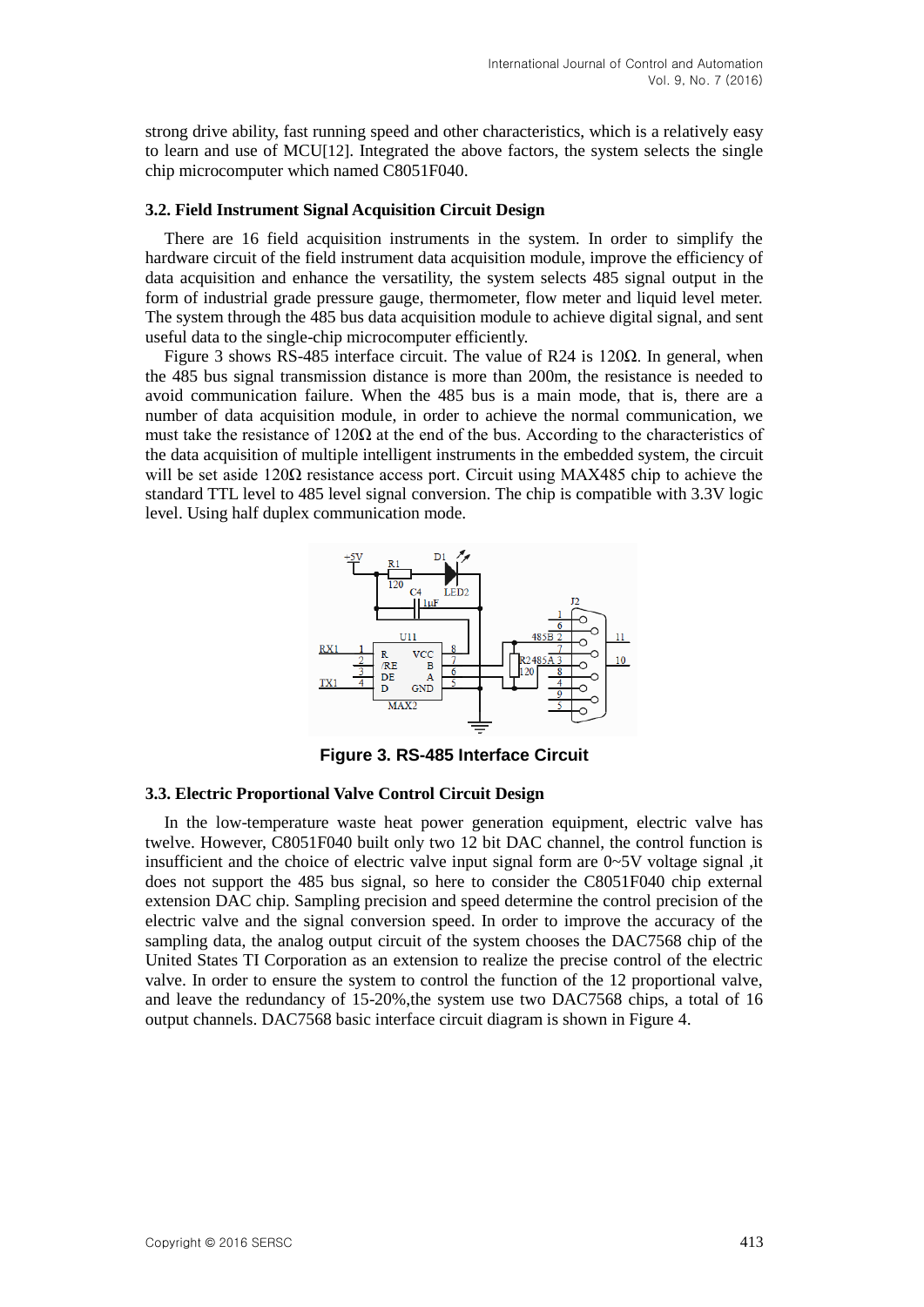International Journal of Control and Automation Vol. 9, No. 7 (2016)



**Figure 4. DAC7568 Basic Interface Circuit Diagram**

### **3.4. Communication Interface Circuit Design**

## **3.4.1. RS-232 Communication Interface Circuit Design**

The RS-232 interface circuit is used to realize the communication connection between the single chip microcomputer system and the industrial touch screen. The power supply voltage of the touch screen is DC24V. The external interface includes serial interface and USB interface and the serial communication interface can realize RS-232 communication and RS-485 communication. Because the equipment is relatively concentrated, the communication distance is short, and the MCU and touch screen are point-to-point communication, so using RS232 serial communication. RS-232 interface circuit is shown in Figure 5.



**Figure 5. RS-232 Interface Circuit**

#### **3.4.2. CAN Bus Interface Circuit Design**

System to ensure the low-temperature waste heat recovery power generation device can work independently, and is convenient for late functions to further improve the system upgrade, namely with the factory network connection distributed equipment, so as to systems with reserved the CAN bus interface. CAN bus interface circuit as shown in Figure 6 below.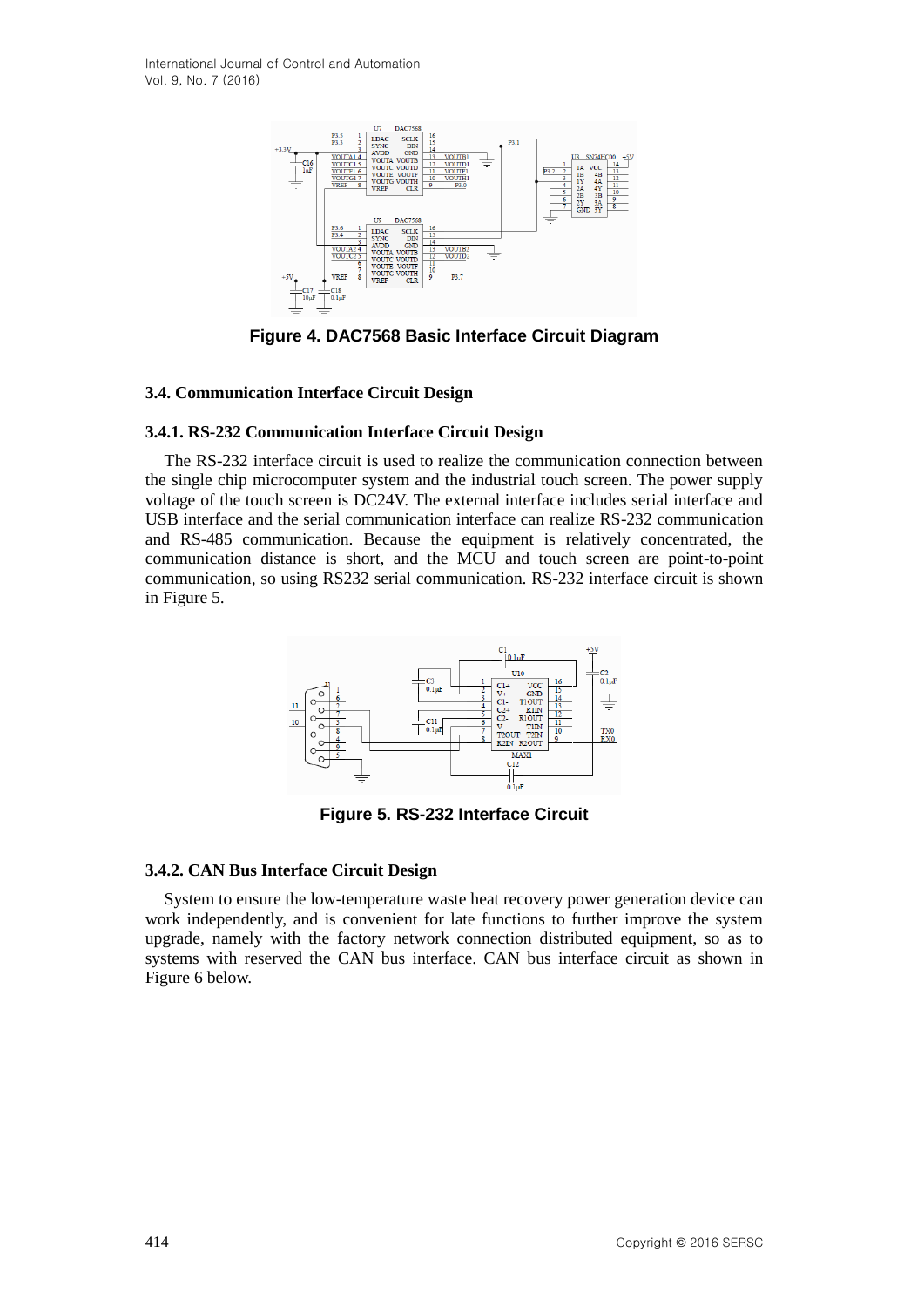

**Figure 6. CAN Bus Interface Circuit**

## **4. System Software Design and Implementation**

After the system of hardware design is completed, the system of software is developed on the basis of the system. Software development is the core of the hardware system, it plays an important role in the control system design process. According to the function of the system, the software module is divided and studied. Programming embedded system software with C programming language, And through the communication between the microcontroller and industrial touch screen, the system can realize the human-computer interaction, which is convenient for real-time monitoring and control of the system.

### **4.1. Software Design Procedure**

The software flow diagram as shown in Figure 7. The main program first to complete the initialization, boot self-checking, and so on .Subprogram module are: waste heat recovery module; steam power generation module; Grid-connected generation module. The work process is that: After the system is started, the state of each sensor and control valve is self-checking. Self-inspection by later, began to waste heat recovery, after a period of time, calculate the temperature gradient of the waste heat inlet temperature and outlet temperature .Abnormal situation occurs, the program will perform the fault diagnosis module, then into the steam power generation.



**Figure 7. Software Procedure**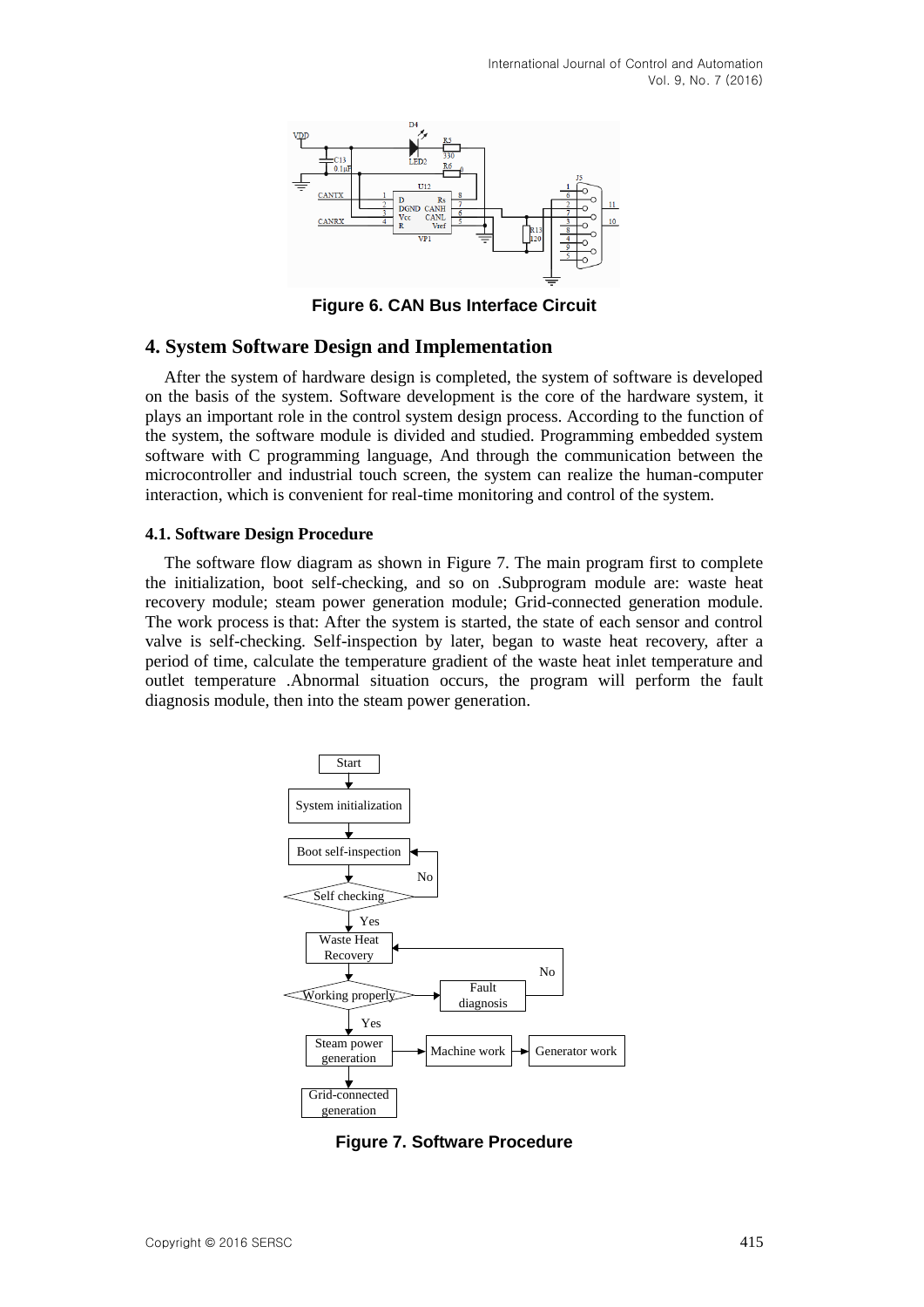## **4.2. Human-Machine Interface**

Heat pipe low-temperature waste heat power generation device control system has 13 user window: Boot welcome interface, Manual control interface, Automatic operation control interface, Alarm display interface, Real-time data display interface, Historical data query interface, Parameter setting interface, Alarm limit interface, Real-time data curve display interface, Run time display interface, Research unit profile, Use unit profile, Online help. The operator can enter from the welcome interface to the automatic operation main control interface through the user authorization authentication.

The main control interface window contains the low-temperature waste heat recovery power generation system running process picture, alarm information prompt window and user window switching button. In order to facilitate the distinction, different flow media uses a different color, in the main control interface, blue flow block represents water medium, red flow block represents low-temperature steam medium, and green flow block represents the low-temperature flue gas waste heat. Multiple data acquisition instruments and all kinds of automatic regulating valve are installed in the transmission pipeline, The parameters of the equipment real-time display on the touch screen by "real-time data display" window, so that the unit running status be clear at a glance**Error! Reference source not found.**. Human-machine Interface is shown in Figure 8.



**Figure 8. Human-Machine Interface**

# **5. Test and Analysis**

## **5.1. Field Instrument Signal Acquisition Test Based On the 485 Bus**

The data of the field pressure gauge, thermometer, flow meter and liquid level meter are transmitted to the control system through the 485 bus, in which the 485 bus adopts the "hand in hand" type bus topology. The system has 16 slave stations. One master- three slave mode be used in this experiment. By the microcontroller to read the three temperature transmitter register value, through the industrial touch screen display.

During the test, the test temperature of the three temperature sensors is changed by the manual intervention, and through real-time data, real-time curve, historical data and historical curve forms on the industrial touch screen for real-time display.485 bus debugging data display interface as shown in Figure 9.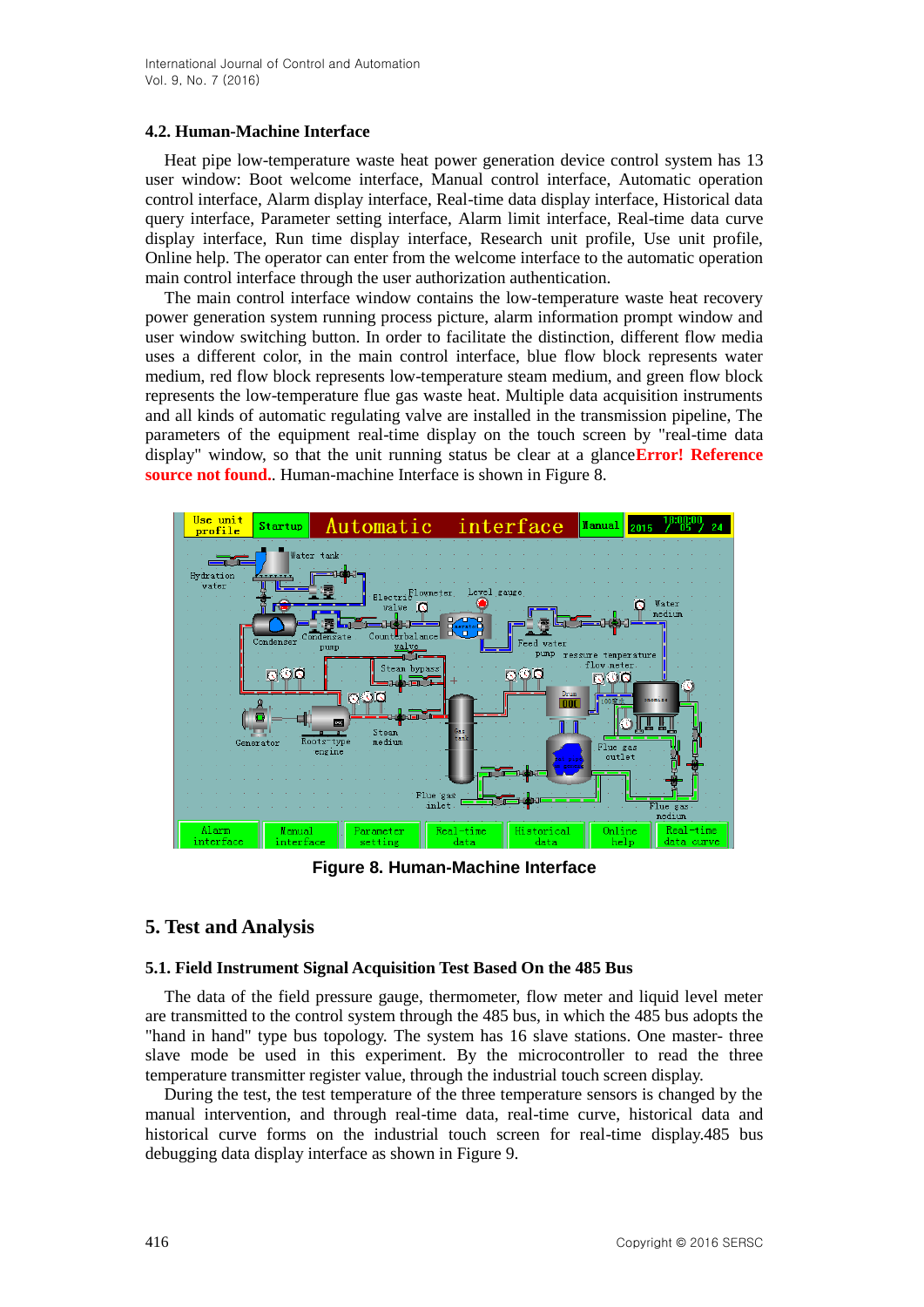

**Figure 9. 485 Bus Debugging Data Display Interface**

In addition, through the touch screen to three sensors set limit alarm, the upper limit values were set to 20 DEG and 30 DEG and 50 DEG C, the alarm time and causes were recorded, 485 bus debugging of the alarm recording interface as shown in Figure 10.

| Time:                  | Object name | Alarm type  | Alarm event |         | Current value Boundary value Alarm description |
|------------------------|-------------|-------------|-------------|---------|------------------------------------------------|
| 0316 102253 Temp 1     |             | <b>HIAL</b> | Alams start | 25      | 20                                             |
| 83-16-10:22:55 Temp 2. |             | <b>HIAL</b> | Alarm start | 30.0588 | 30                                             |
| 03-16-10-22:57 Tump 1  |             | HIAL        | Alumn-utant | 50.2324 | 59.                                            |
| 83161023109 Temp3      |             | HIAL        | Alarm end   | 49,7428 | 50                                             |
| 03-16 10:23:38 Temp2   |             | <b>HIAL</b> | Alarm end   | 29.9091 | 30                                             |
| 03-18-10-23:37 Temp3   |             | <b>HAL</b>  | Alam start  | 50.3287 | 50                                             |
| 03-16 10:23:49 Temp3   |             | <b>JAIH</b> | Alarm end   | 49.9922 | 50                                             |
| 83-16-18-24:15 Temp2   |             | HIAL        | Alarm start | 30.0201 | 38                                             |
| 83-16 18:24:17 Temp3   |             | HAL         | Alarm start | 50.0080 | 58                                             |
| 03-16 10:24:29 Temp3   |             | <b>HIAL</b> | Alarm end   | 49.8946 | 50                                             |
| 03-16 10:24:50 Temp2   |             | HIAL.       | Alarm end   | 29.9534 | 30                                             |
| 03-16 10:24:57 Terror3 |             | 划ぬ          | Alarm start | 58,1855 | 58                                             |
| 03-16 18:25:09 Temp3   |             | HIA!        | Alarm end   | 49.6952 | 58                                             |
|                        |             |             |             |         |                                                |

**Figure 10. 485 Bus Debugging Alarm Record Interface**

# **5.2. Electric Proportional Valve Control Test Based on SPI Bus**

The system uses SPI bus to control the 12 electric valves, and the electric actuator is input to the 0~5V voltage signal to change the opening degree of the electric proportional valve. This experiment uses the CPU sends binary value and ideal conversion voltage value displayed on the computer through RS-232 serial port. The actual output voltage of each channel is measured with digital display and high precision .Then compared with the theoretical value to verify the accuracy and reliability of the system. The test measured five sets of data, the actual data show that the Figure 11.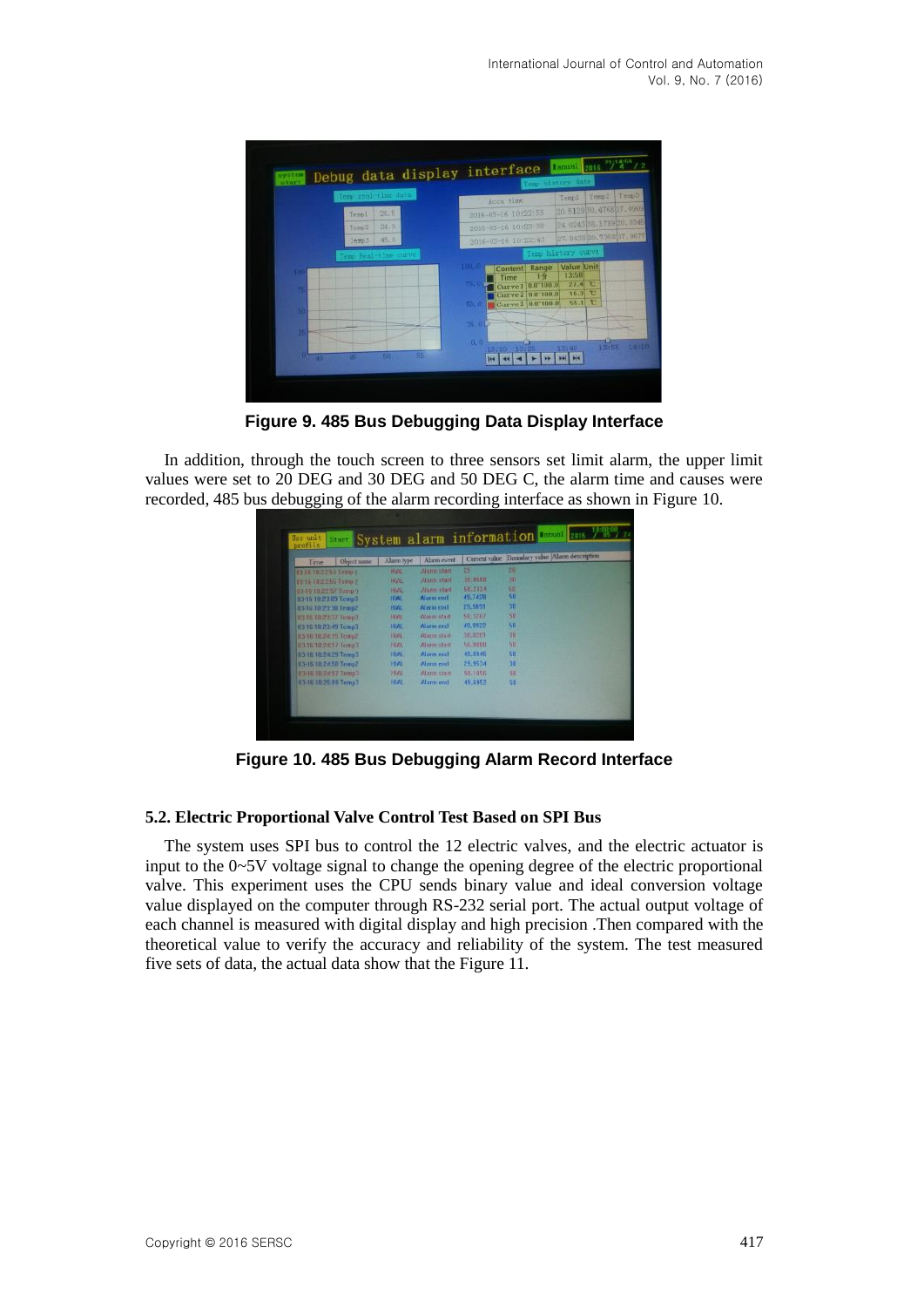

**Figure 11. DAC Chip Output Voltage Value of Each Channel**

The decimal value and the ideal output voltage of the CPU real binary number are shown in Figure 12.

| <b>ATM</b> XCOM V2.0                                                                                          |    | — 9 X                                |
|---------------------------------------------------------------------------------------------------------------|----|--------------------------------------|
| ChannelA Digital input is:255 expect output is:0.3125<br>ChannelB Digital input is:511 expect output is:0.625 | A. | 串口选择                                 |
| ChannelC Digital input is:1023 expect output is:1.25<br>ChannelD Digital input is:2047 expect output is:2.5   |    | COM6:USB Serial Port                 |
| ChannelE Digital input is:4095 expect output is:5.0                                                           |    | 115200<br>波特率<br>٠                   |
|                                                                                                               |    | 停止位<br>۰<br>1                        |
|                                                                                                               |    |                                      |
|                                                                                                               |    | 8<br>$\overline{\phantom{a}}$<br>数据位 |
|                                                                                                               |    | 无<br>奇偶校验<br>۳                       |
|                                                                                                               |    | 串口操作<br>关闭串口                         |
|                                                                                                               |    | 投大空口<br>2008-0-100 BM                |
| 单条发送 多条发送 协议传输 帮助                                                                                             |    |                                      |
|                                                                                                               |    | 发送                                   |
|                                                                                                               |    |                                      |
|                                                                                                               |    | 清除发送                                 |
| 定时发送<br>周期: 1000<br>打开文件<br>ms                                                                                |    | 发送文件<br>停止发送                         |
| 16进制发送<br>▽ 发送新行<br>0%                                                                                        |    | 开源电子网: www.openedv.com               |

**Figure 12. Digital Analog Conversion Results Print Output**

The list of ideal voltage and measured voltage is compared with the following Table 1.

| CPU send digital quantity | Ideal voltage value $(V)$ | Measured voltage value (V) |
|---------------------------|---------------------------|----------------------------|
| 255                       | 0.3125                    | 0.312                      |
| 511                       | 0.6250                    | 0.625                      |
| 1023                      | 1.2500                    | 1.250                      |
| 2047                      | 2.5000                    | 2.501                      |
| 4095                      | 5.0000                    | 4.995                      |

Analysis of the data found that the ideal value and the maximum deviation of the measured value is:

asured value is:<br> $\Delta_{V_{\text{max}}} = 5.000 - 4.995 = 0.005V$ (5.1)

The average deviation value can be calculated by the deviation value of each group: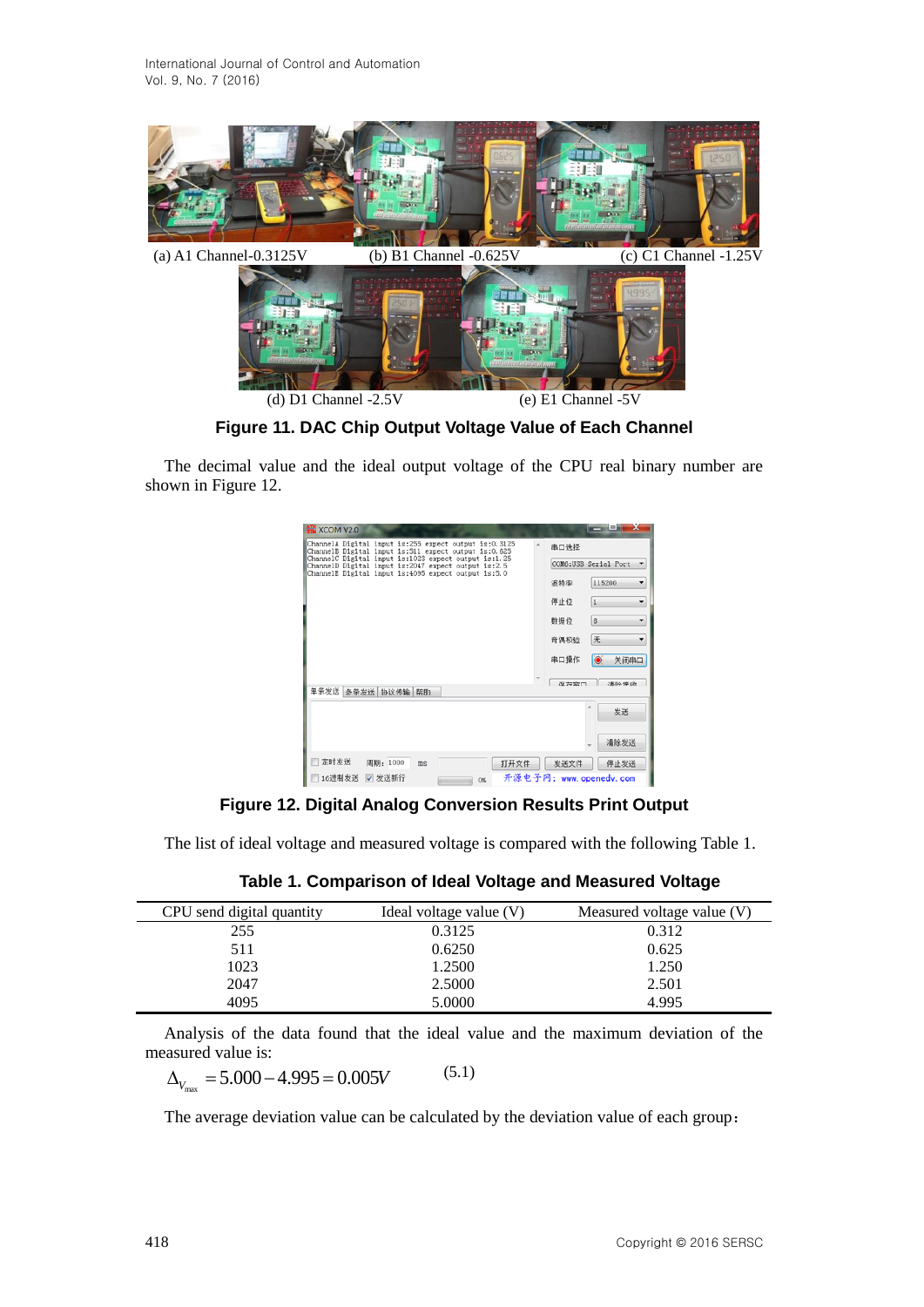$$
\overline{\Delta V} = \frac{1}{n} \sum_{i=1}^{n} \Delta_{V_i} = 0.0013V
$$
 (5.2)

The maximum reference error is:

$$
\gamma_{\text{max}} = \frac{\Delta V_{\text{max}}}{5} \times 100\% = 0.1\%
$$
\n(5.3)

Through the data table and deviation calculation results can be seen, the measured value and the ideal value is slightly deviation, but the measurement results show that the SPI bus based electric proportional valve control accuracy to meet the requirements.

### **5.3. Field Test**

The main function of the control system is that heat pipe steam generator used for changing the flue gas waste heat into steam heat to generate steam to drive *root-steam engine,* thus converted into mechanical energy, and then through the drive a generator to produce electricity. This part of the test is mainly produced by waste heat recovery of low-temperature waste heat steam to roots type power machine, by judging the generate electricity of the system can be judged the feasibility. The control system is applied to the field and debugging, the field test as shown in Figure 13.



**Figure 13. The Field Test Picture**

In the experimental process, The device has a larger vibration and is accompanied by a roar, when in a smaller valve opening. With the valve opening increases, the amplitude decreases gradually, and the roar is reduced. When the valve opening is about 1/2, the rated voltage is reached, so that the valve is fully opened, and the voltage is kept constant. Root-steam engine no-load - low pressure data data are shown in Table 2: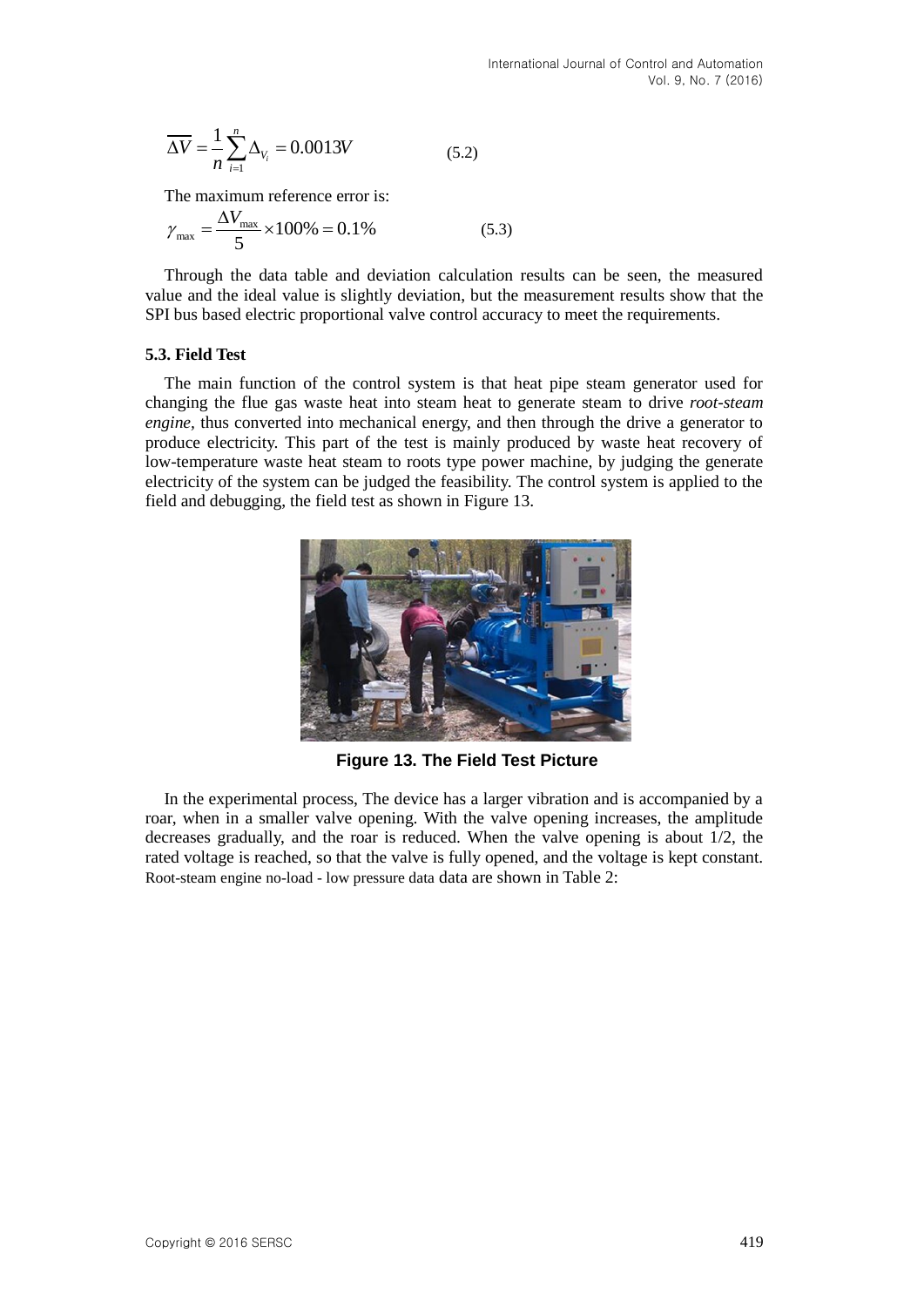| Generator<br>speed(r/min) |       | Line voltage | Steam flow | Steam |                   |
|---------------------------|-------|--------------|------------|-------|-------------------|
|                           | AB(V) | BC(V)        | CA(V)      | (t/h) | pressure(<br>MPa) |
| 210                       | 10    | 3            | 7          | 0.51  | 0.07              |
| 265                       | 32    | 40           | 38         | 0.65  | 0.09              |
| 732                       | 46    | 42           | 49         | 2.46  | 0.25              |
| 986                       | 138   | 143          | 150        | 2.87  | 0.32              |
| 1200                      | 202   | 200          | <b>200</b> | 4.32  | 0.45              |
| 1270                      | 290   | 289          | 284        | 5.03  | 0.59              |
| 1400                      | 343   | 349          | 336        | 5.74  | 0.67              |
| 1430                      | 363   | 369          | 355        | 5.83  | 0.68              |
| 1490                      | 378   | 380          | 379        | 6.45  | 0.69              |
| 1700                      | 383   | 385          | 383        | 7.56  | 0.77              |
| 1930                      | 389   | 389          | 389        | 8.72  | 0.81              |

**Table 2. Root-Steam Engine No-Load - Low Pressure Data**

when the pressure increases from 0.07MPa to 0.32MPa, the flow rate increases from 0.51 t/h to 2.46 t/h, the generator speed increased gradually and the variation is larger, but a little voltage change of power by Table 2 shown. When the speed is increased from 986r/min to 732r/min, the output voltage of power in jump, the pressure reaches 0.32MPa, the flow rate is 2.87t/h .When the speed increased from 1200r/min to 1270r/min, and the average voltage increased by 87V, the flow and pressure increased by 0.14MPa and 0.71t/h respectively. the average voltage value reaches 333V, the generator speed of 1400 r/min, the steam flow rate can be measured is  $5.74$  t/h, and the pressure value is 0.67MPa.During the process of the voltage value to achieve the rating value, the generator speed, steam flow and pressure compared to the last stage changes smaller. Generator power output voltage value is essentially remain unchanged after the generator speed is over 1490r/min.

For more intuitive reaction generator from the relationship between electric voltage and steam flow, pressure and rotating speed, using MATLAB, the Table 2 data were collected in order to obtain the voltage generator speed as shown in Figure 14.



**Figure 14. Voltage - Generator Speed Diagram**

It can be seen in the diagram of output voltage and speed approximately "s" type and can be seen with the speed of increasing voltage also increases accordingly, but when the speed is in-creased to the rated speed voltage to remain stable.

From the below curve of Figure 15 can be seen steam is a kind of strong coupling gas, steam flow and pressure will affect the speed and may indirectly affect voltage, so the traditional control difficult to achieve stable control.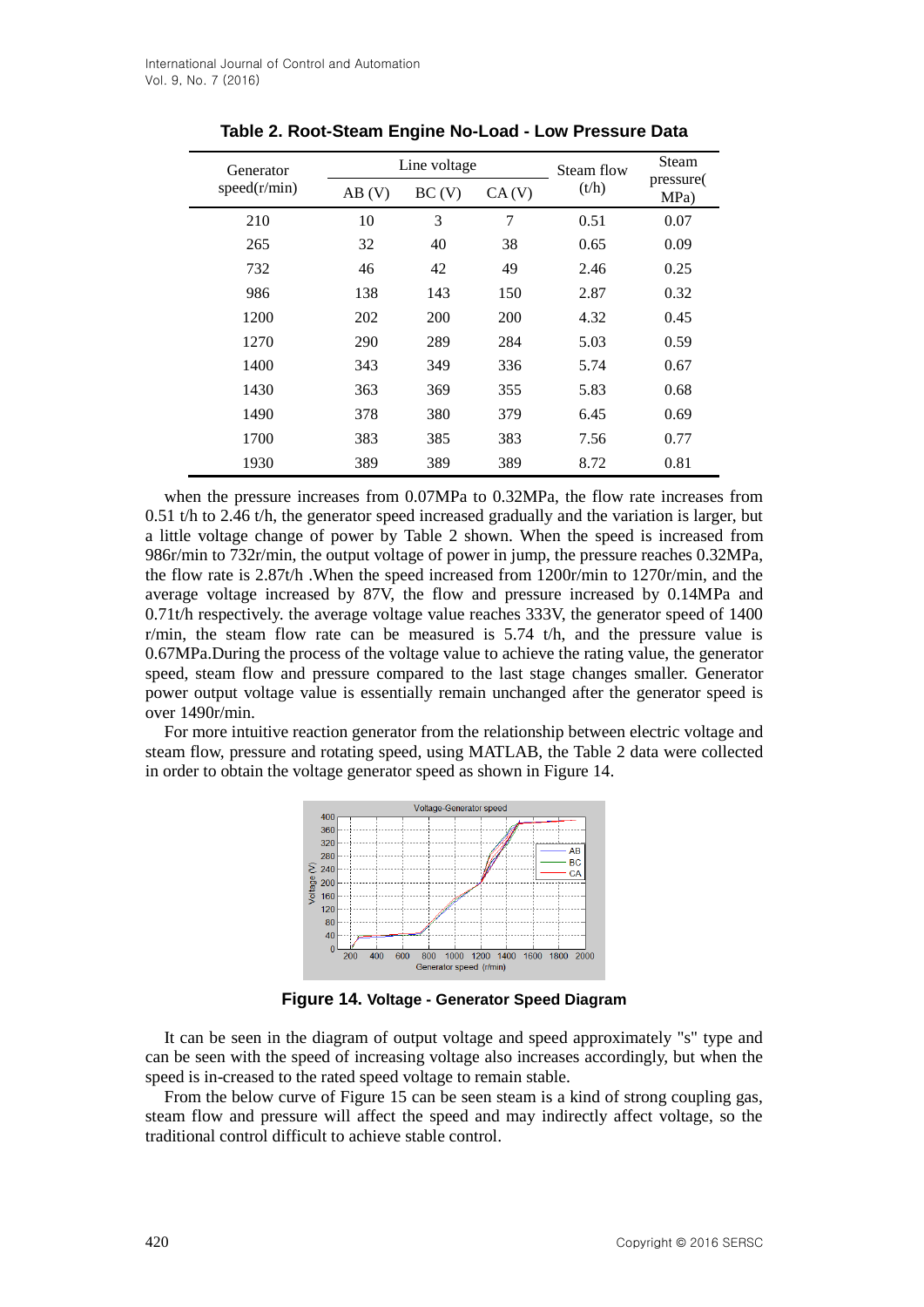

**Figure 15.Voltage - Steam Flow - The Steam Pressure Diagram**

Through the above Table 2 record the experimental data can be found, the roots - steam generator under no-load condition can be output in line with the requirements of electric energy.

## **6. Conclusion**

The paper studies the secondary utilization of low quality waste heat resources, and put forward the scheme that heat pipe waste heat recovery device matches with roots-type steam engine to realize low-temperature waste heat recovery power generation. Process flow of low- temperature waste heat recovery power generation device and control system of low-temperature waste heat power generation device based on Embedded Technology are studied. The modular design method is used to develop embedded control system, and modular programming and software system development are completed based on process. Finally, the control system is tested, and it is showed that the embedded system can complete the voltage quality control and realize high efficiency recovery of low-temperature waste heat power generation device and conversion of electrical energy. In the paper, the system designed adopting modular method not only meets the needs of new generation control system control system, has the high openness, flexibility and versatility and has good reference for other embedded control system design.

### **Acknowledgements**

This work is financially supported by Special Outstanding Scientific and Technological Special Project Guided by Technical Innovation of Tianjin City,whose number is 15JCTPJC62400.

#### **References**

- [1] O. Henrik, "Implementation and evaluation of a low temperature waste heat recovery power cycle using NH3 in an Organic Rankine Cycle", Energy, vol.48, no. 1, **(2012)**.
- [2] G. B. Liu , Y. Y. Zhao and L. S. Li, "Simulation of Scroll Expander used in Low-temperature Waste
- Heat Recovery System", J. Xi An Jiao Tong University, vol. 43, no. 7, **(2009)**.
- [3] Z. Wang and C. Cui, "Design and Analysis on Low-temperature Waste Heat Power Generation Using Organic Rankine Cycle", Power & Energy, vol. 34, no. 4, **(2013)**.
- [4] B. B. Cao and W. Y. Li, "Analysis of Dual-cycle Low-temperature Waste Heat Recovery System
- with Screw Expander", J. Tianjin University, vol. 43, no. 4, **(2010)**.
- [5] Y. J. Xiao and Y. C. Li, "A Small Steam Power Equipment", CN 203879552U.Oct.15, **(2014)**.
- [6] Y. J. Xiao, C. X. Li and D. Y. Wang, "Parameter Design and Performance Analysis of Roots-Steam Engine", Hydromechatronics Engineering, vol. 42, no. 24, **(2014)**.
- [7] Y. J. Xiao, Y. X. Liu, D. Y. Wang, H. Feng and C. X. Li, "Numerical Simulation and Experimental Study of Three-dimensional Flow Field on Roots-type Power Machine Based on Dynamic Mesh Technique", J. System Simulation, vol. 27, no. 12, **(2015)**.
- [8] Q. B. Zhong, J. Zhao and C. Y. Tong, "Motion Planning of Humanoid Robot based on Embedded Vision", Review of Computer Engineering Studies, vol. 2, no. 1, **(2015)**.